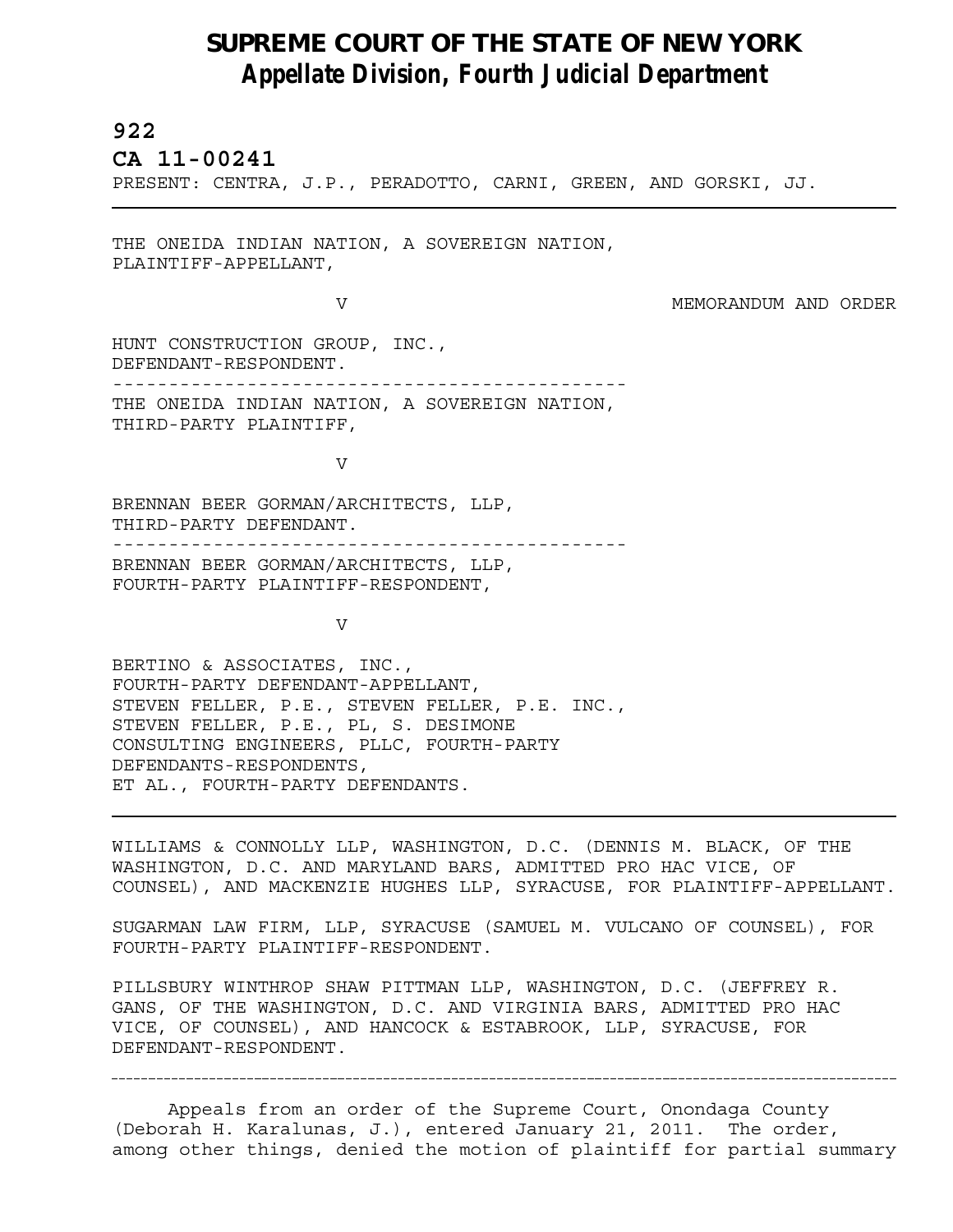judgment and denied the motion of fourth-party defendant Bertino & Associates, Inc. for summary judgment.

It is hereby ORDERED that the order so appealed from is unanimously modified on the law by granting the motion of plaintiffthird-party plaintiff and dismissing defendant's first and second counterclaims to the extent that they seek amounts in excess of the contractual guaranteed maximum price, as modified by Change Orders or Construction Change Directives, and as modified the order is affirmed without costs.

Memorandum: Plaintiff-third-party plaintiff (plaintiff), the owner of Turning Stone Casino & Resort, commenced this action seeking damages resulting from the alleged breach by defendant, Hunt Construction Group, Inc. (Hunt), of its construction contract (contract) with plaintiff. On a prior appeal, we concluded that Supreme Court erred in denying those parts of plaintiff's motion to dismiss the second counterclaim in part and the fourth and fifth counterclaims, and we therefore modified the order accordingly (*Oneida Indian Nation v Hunt Constr. Group, Inc.*, 67 AD3d 1345). Plaintiff appeals from that part of an order that denied its motion for partial summary judgment dismissing Hunt's remaining counterclaims to the extent that they seek amounts in excess of the contractual guaranteed maximum price (GMP) as modified by Change Orders or Construction Change Directives executed pursuant to the terms of the contract. We agree with plaintiff that the court erred in denying its motion, and we therefore modify the order accordingly.

Article 7 of the General Conditions of the contract unambiguously provides that Hunt would not be reimbursed for any expense or paid a fee for any work that exceeded the GMP unless that expense or work was authorized either by a Change Order signed by plaintiff, third-party defendant-fourth-party plaintiff, Brennan Beer Gorman/Architects, LLP (BBG), the project architect, fourth-party defendant Bertino & Associates, Inc. (Bertino), the construction manager, and Hunt or by a Construction Change Directive signed by plaintiff, BBG and Bertino. The conduct of plaintiff and Hunt belies Hunt's contention that plaintiff waived that requirement set forth in Article 7 (*cf. Austin v Barber*, 227 AD2d 826, 828). Indeed, Hunt continued to seek, and in certain instances was granted, increases to the GMP pursuant to the executed Change Orders and Construction Change Directives (*see Charles T. Driscoll Masonry Restoration Co., Inc. v County of Ulster*, 40 AD3d 1289, 1292). Further, the limited authority granted to Bertino pursuant to the contract to act on behalf of plaintiff cannot be interpreted as authorization for Bertino to bind plaintiff to an increased GMP, inasmuch as such an interpretation would render the majority of Article 7 meaningless (*see Diamond Castle Partners IV PRC, L.P. v IAC/InterActiveCorp*, 82 AD3d 421, 422).

Bertino also appeals from that part of the order that denied its motion for summary judgment dismissing the fourth-party complaint against it and the cross claims of the other fourth-party defendants, Bertino's subcontractors on the project. Inasmuch as Bertino's contract with plaintiff expressly requires Bertino to indemnify BBG